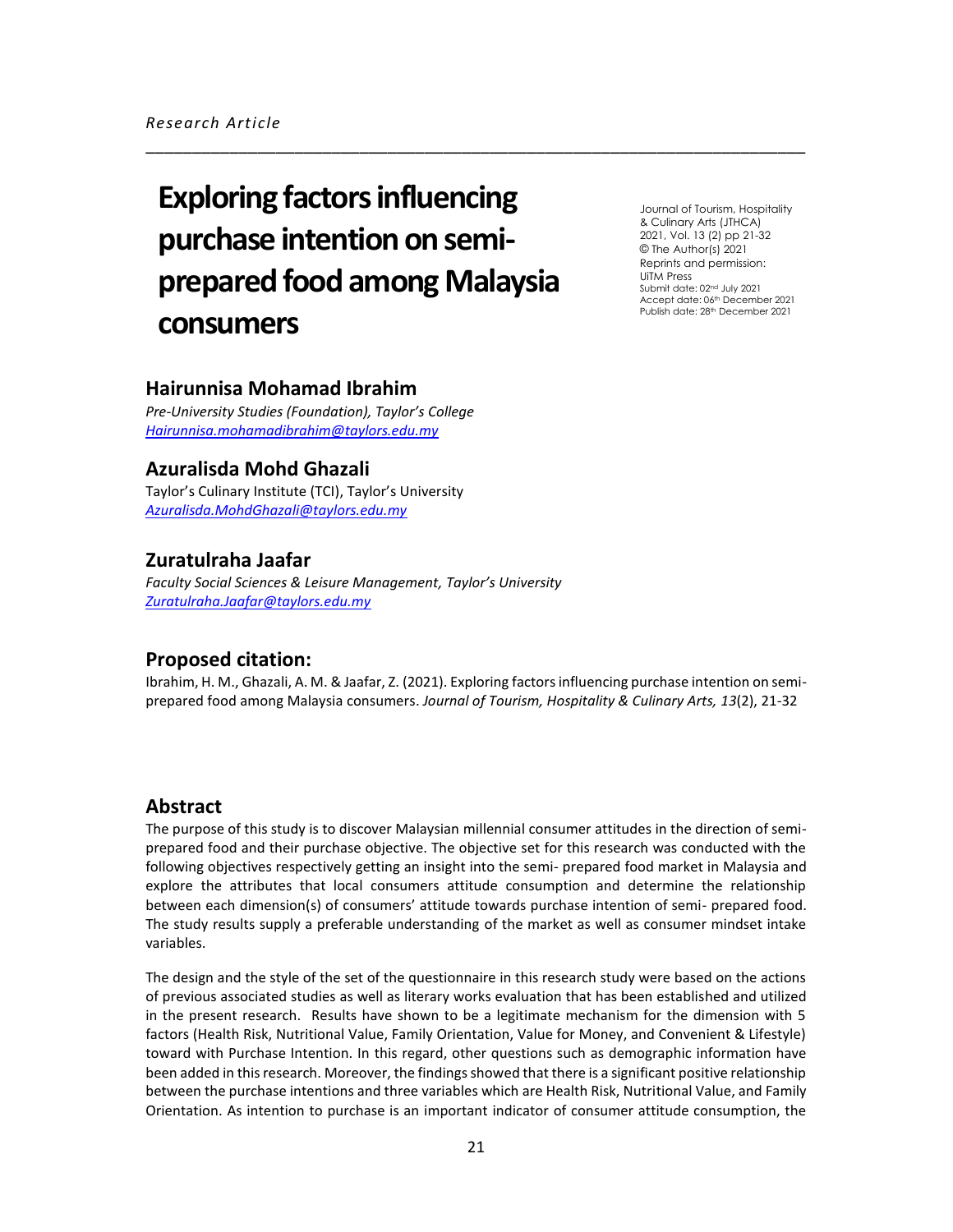industry may use results as part of the tool when promoting and enhance acceptance of semi- prepared among the consumers.

#### **Keywords:**

Semi ready food, Purchase intention, Malaysian consumer

## **1 Introduction**

Malaysia's diverse cultures in Malaysian society have resulted in a compelling variety of semi- prepared food that is becoming increasingly sophisticated. In areas including marital status, education, workforce, and urbanization, substantial shifts in economic booms and recessions have demonstrated differences and experiences between older generations and millennials. However, within Malaysia's economic highs and lows, changes in living costs, consumer preferences, and lifestyle choices have contributed to an increase in demand for convenience food products, particularly semiprepared food. Malaysian customers have evolved to demand more sophisticated offers, such as a greater choice of quality ready-to-eat snacks and hot-and-chilled beverages in the Malaysian food sector.

The goal of this research is to determine Malaysian consumers' attitudes toward semi-prepared food in the Klang Valley area among millennials, as well as the factors that influence their purchasing intentions. Because semi-prepared food has grown in popularity over the last decade, the study seeks to understand why more millennials prefer semi-prepared food over the older generation of Malaysian consumers.

This study is aimed at millennials living in the Klang Valley area, which includes major cities and towns in the state of Selangor as well as Malaysia's federal territories of Kuala Lumpur and Putrajaya. The Klang Valley area is not only densely populated, but it is also well-developed in terms of public infrastructure. Kuala Lumpur is one of the largest metropolitan cities in South East Asia in terms of population and economic development and is rated as an alpha world city.

#### **2 Literature Review**

Semi- prepared food is the inclusion of convenient food or tertiary refined food. This is readily ready food (often with handling) to enhance ease of intake and preparation. Such food is typically partly prepared to consume with minimal prep work. This product also is quickly mobile, has a long shelf life, and/or provides a mix of such hassle-free characteristics. With various criteria of semi- prepared foodstuff particularly through its ease, it became an essential food as well as ideal for lots of people particularly for those that are living with a busy lifestyle, typically called city citizens (Baskaran, et.al., 2017)

Consumer perception typically guides the option of whether to buy or consume. That is an individual's assumption of social force affects a person to undertake the practices concerned or otherwise. This often exposes the mindsets of people on exactly how they would certainly be viewed by their recommendation circles like family,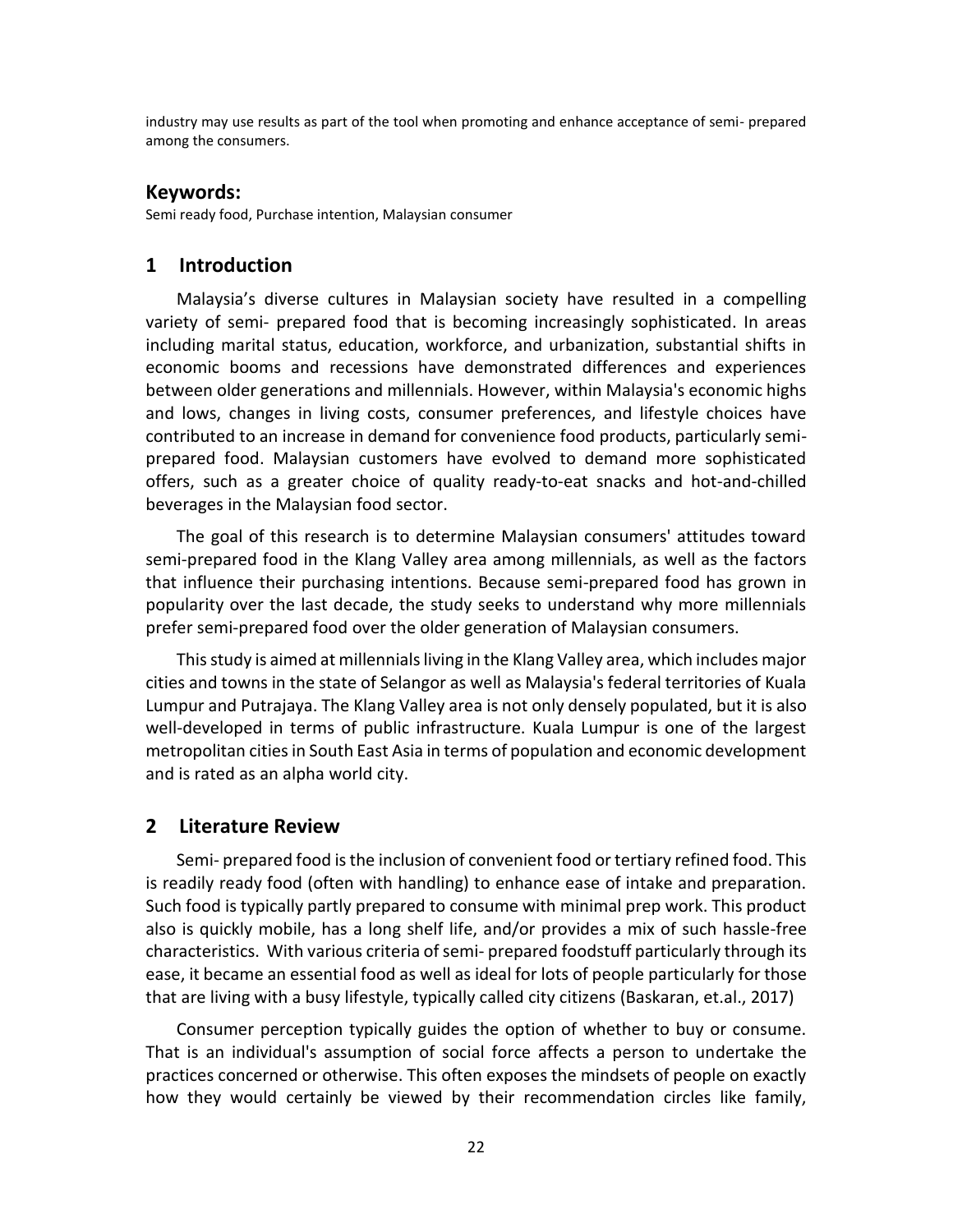customs, traditions, society, etc. if they are associated with a particular action. This understanding can influence an individual to buy semi- prepared food because it manages the perspective of other individuals, who could have the capacity to influence the individual over a specific product. This thought can, as a result, shape consumer's attitudes and consequent purchase intentions to semi- prepared food products.

## **2.1 Purchase Intention**

Purchase intention is the preference of the consumer to buy the product or service. To put it simply, purchase intention has a further facet in which the consumer will purchase a product following evaluation (Wu & Chen, 2014). Several factors affect the consumer's intention though opting for the item as well as the conclusion depends upon consumers' intention with extensive peripheral factors. This choice can probably be regarded by many elements, for example, product qualities, the perception of various other consumers, along with the understanding of the manufacturing nation, that often originates out of high-quality factors to consider (Shafiq et al., 2011). The dependent variable in the research is purchase intention, which can be described as the sturdiness of thought to run distinctly to buy. The current research study investigates five factors - health risk, nutritional value, family orientation, value for money and convenience, and lifestyle. All these factors are viewed as to include in consumer acquisition objectives about semi- prepared foodstuff.

## **2.2 Convenient & Lifestyle**

It is preferable that all individuals similarly gain from advancement, despite their attributes. 'Convenience or ease of use' and 'Saving of Time' are both the most important components that influence buyers to buy convenience food products. Many parents get frozen suppers to conserve time on prep work (Isabel, Eluiza & Solange, 2019) since of the ease. It has likewise been discovered in a recent research study that convenience, as well as clean nutrition products, inhabited the lifestyle and equivalent assistance of workforce women. Satoshi & Washizu (2020), outcomes also suggest that those that know convenient food are willingly replacing their food preparation initiatives with convenience food

#### **2.3 Family Orientation**

Family orientation can influence individual consumers' acquiring actions. A family creates the environment for an individual to get values, develop as well as shape personality. This setting uses the opportunity to create mindsets as well as points of view towards numerous topics such as social relationships, society, and national politics. Lautiainen (2015) found that family creates initial perceptions concerning products or brands as well as customer habits in acquiring coffee brands. Consumers that have developed brand assumptions when they were young, can lug out these same brand selections in grown-up life without even recognizing that their family members influenced these selections (Wekeza & Sibanda, 2019). In another spin, children also have a significant influence on their moms' and dads' buying opinions somehow. When performing household purchases, parents reported taking their kids' point of view right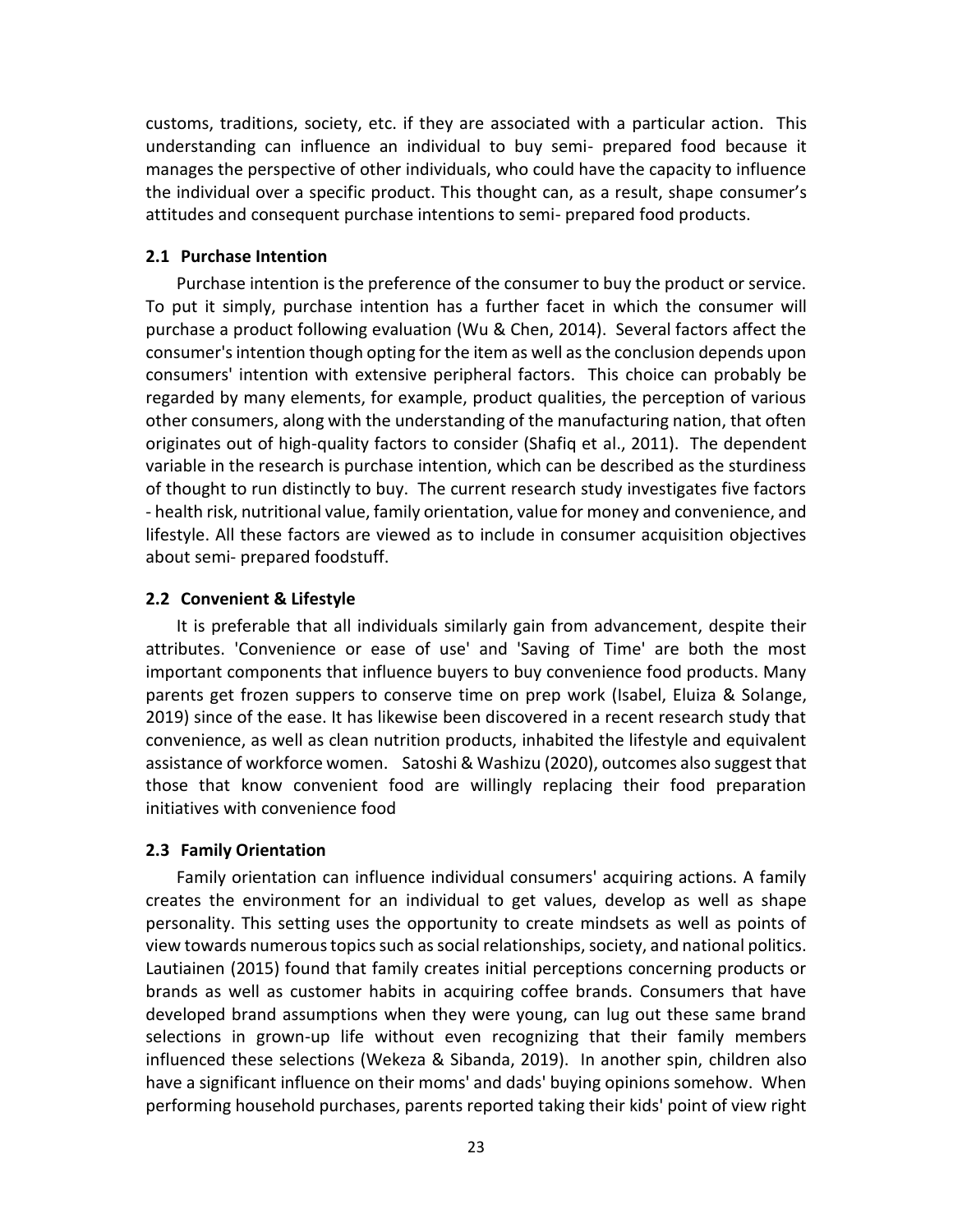into consideration. The regularly those parents bring their kids grocery shopping, a lot more mindful the kids become of information concerning products, such as rates as well as brands (Oyewole, Koey & Choudhury, 2010). Children pick up from parents or guardians and at the same time, they likewise affect their parents' purchasing decisions.

#### **2.4 Health Risk**

The usage of semi- prepared food is considered a financial investment for time and health. Semi- prepared foods can be called much healthier options than other kinds of convenient food like frozen, canned, or processed food. Health and wellness consciousness analyzes one's readiness to select purchase actions. Consumers that are worried about the long food preparation time but at the same time health-conscious, such as those recognized as semi- prepared food purchasers, are inspired to improve, or keep their health and lifestyle because of their understanding as well as concern regarding their well-being. Purchasers of semi- prepared foods understand the results of food intake and recognize the dangers related to the processing techniques. They favor healthier options of convenient foods to secure their wellness as well as ease their way of life. Kaufmann, Panni & Orphanidou (2012), suggested that consumers recognize the risks connected with ready-to-cook as well as convenient foodstuff. Because of this, semi- prepared foods are regarded as good things to be consumed. Health and wellness risk has been discovered to forecast consumer acquisition intention concerning convenient foods. Few studies reveal that health is the significant factor of consumer food purchase intention (Ryu, Lee & Kim, 2012; Zuratulraha et.al., 2016; Ryu & Han, 2010).

#### **2.5 Nutritional Value**

On top of that, consumers focused on the accessibility of nutrition. Nutritional worth, high quality, cleanliness, and tidiness, fat, as well as cholesterol level are being considered by customers. Consumers provide highlights on nutrition, deliciousness, pureness, top quality, affordable price, availability, and appropriate product packaging at the time of purchasing convenient food products. The use of semi- prepared food is assumed to be valuable for nutritionally enhancing the diet plan routines of the elderly of Japan, due to its ease and also loads with necessary nutrients that can be eaten through a straightforward and also fast prep work process. Over the last few years, the examination of fast food has transformed. A study by Satoshi & Washizu (2020 ), reveals practical food considered not to harm health as well as health and is currently positioned as a tool to maintain the nutritional routines of numerous other as well as elderly people in Japan. In industrialized nations where people are aging, beneficial foods are anticipated to improve the eating behaviors of the elderly, although it seems challenging for the elderly to approve practical food in its present type since it is accustomed to preparing food conventionally and also doubts the quality of the convenient foodstuff.

#### **2.6 Value for Money**

Value involves a general assessment made by the consumer concerning the energy of a product and services, based upon the presumptions of what is obtained as well as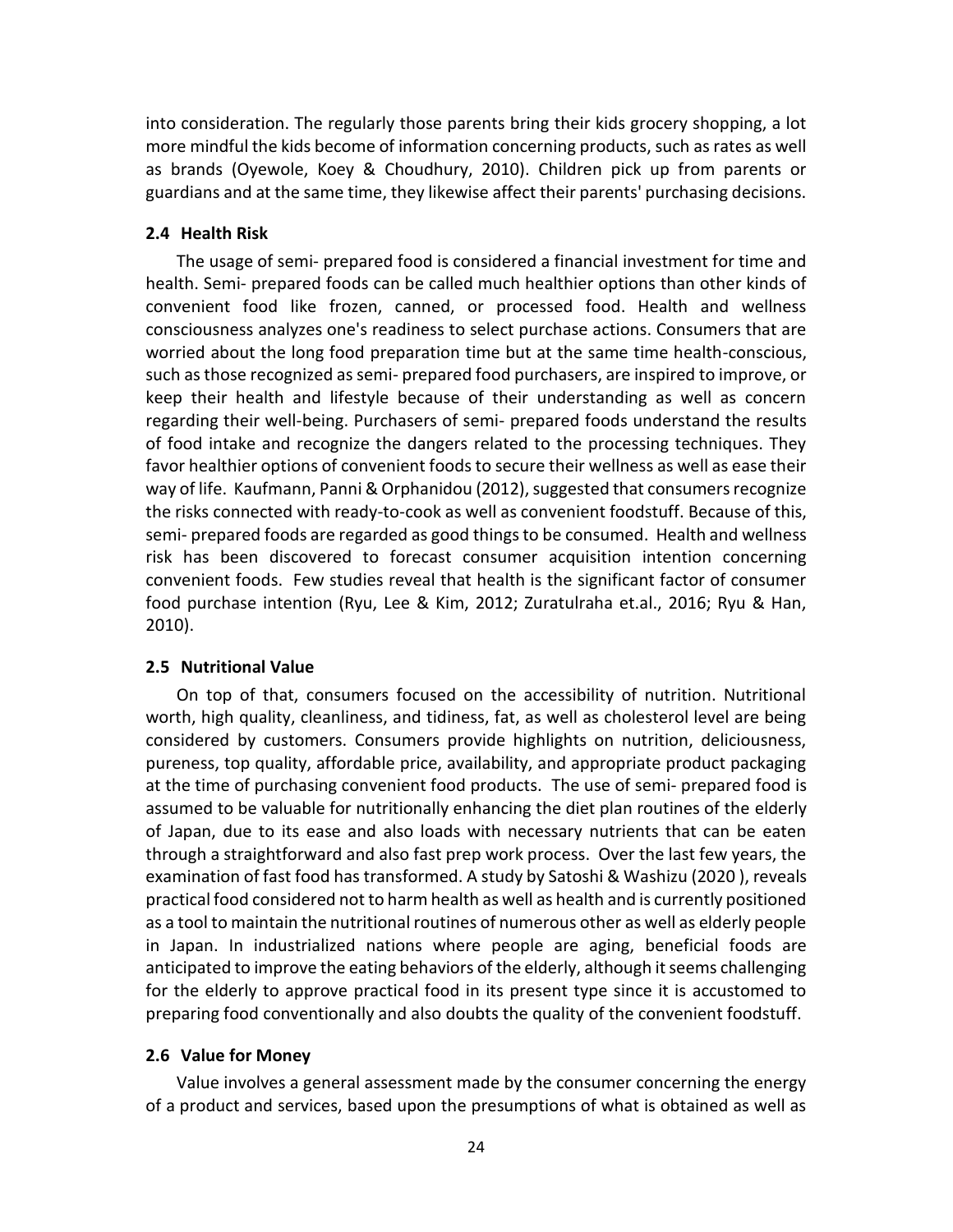what is spent for (Zeithaml, 1988). Perceived value has 4 measurements: practical value- - power that the customer concerns when choosing that will bring him/her sensible or useful results; economic worth-- economic worth associated with the exchange; social worth-- related to social approval in a supplied recommendation team, as a result of the selection made; as well as, psychological worth- on favorable psychological aspects stemmed from the option made. In a review by Baskaran et.al (2017), the checked-out worth of organic food is likewise connected to the nutrients existing in the item, taste, safety, along exceptional price. That is, from the viewpoint related to well worth, it is apparent a cost-benefit link for the consumer, as well as the rate is not truly a barrier for the acquisition of this type of food.

Based on above literature reviews the following hypotheses are formulated:

H1: Convenience and lifestyle influences the purchase intention of semi ready foods.

H2: Family orientation influences the purchase intention of semi ready foods.

H3: Health risk influences the purchase intention of semi ready foods.

H4: Nutritional value influences the purchase intention of semi ready foods.

H5: Value for money influences the purchase intention of semi ready foods.

# **3 Methodology**

## **3.1 Data collection**

The quantitative method, a self-completion questionnaire, was used as the survey's instrument. The use of self-completion questionnaires had the advantage of being a completely standardized measuring instrument because the questions were always phrased the same way for all respondents (Sapsford, 2007).

All items listed in the questionnaire were based on the consumer attitude in Malaysia which comprised of two major parts. Part one was designed using a nominal scale and focus on the respondent's demographic profile consisting of six related variables were the main factors of questions that had been asked, covering the aspects that would meet the set objectives. Part two of the questionnaire in this study is used to measure six (6) factors of consumers' attitude with thirty-three (33) of different attributes were identified by researcher. The six dimensions are health risk, nutritional value, family orientation, value for money, convenient and lifestyle and lastly, purchase intention.

The questionnaire distribution began in September 2020, with a total of 284 questionnaires (n = 284) distributed via online questionnaire. The millennial generation, born between 1980 and today, is the subject of this study. The consumers of semiprepared foods in Malaysia, particularly in Klang Valley, served as the study's determining population.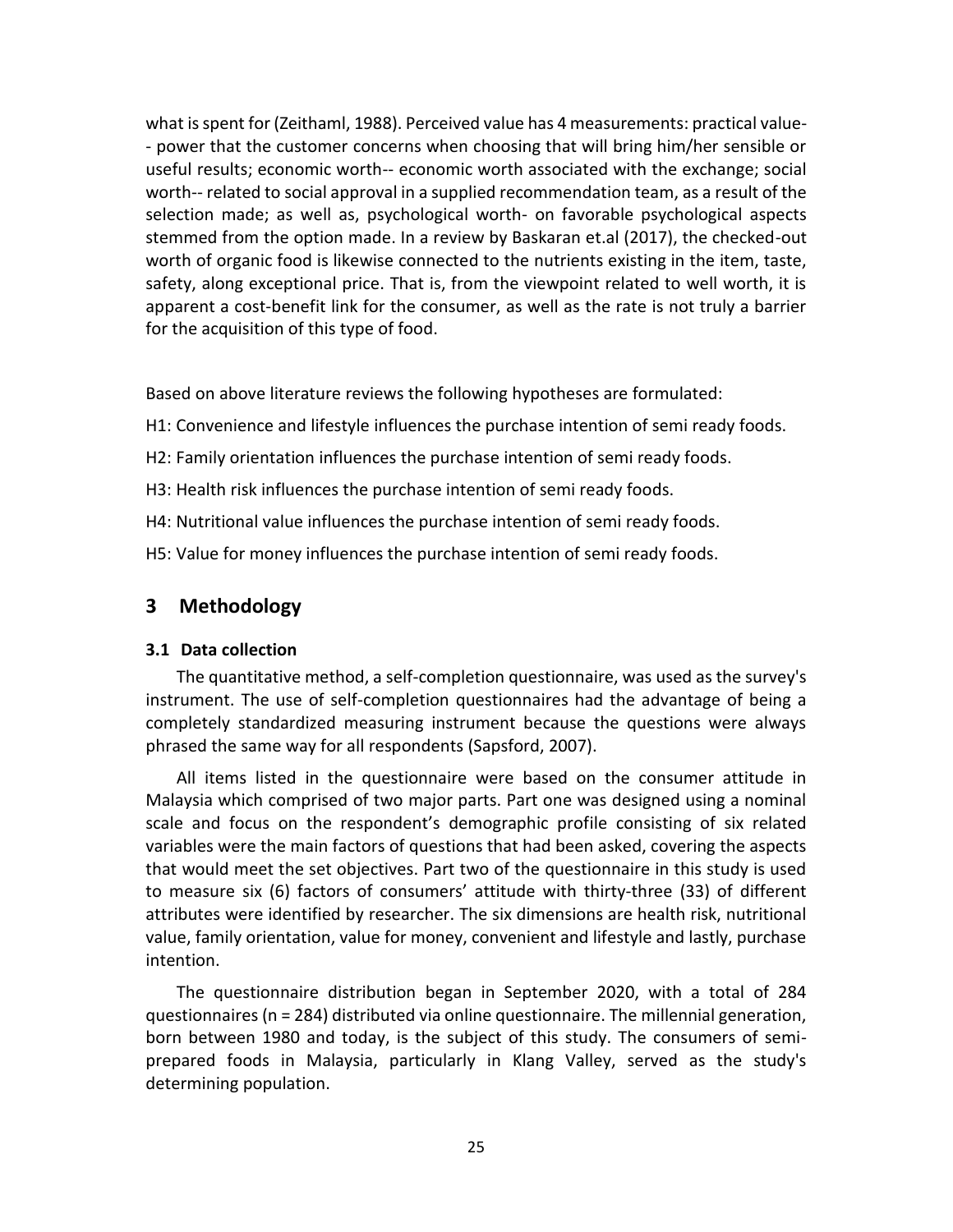#### **3.2 Data Analysis**

Partial Least Squares, a structural equation modelling technique that employs a principal-component-based estimation approach, was used to analyse the data. While dealing with measurement errors in the structural model, PLS-SEM can estimate causal relationships among all latent constructs at the same time (Hair et al, 2017). Furthermore, because our study is explanatory in nature, PLS-SEM is the best fit for this study. Using the guidelines proposed by Hair et al. (2017), measurement models were evaluated separately before structural models were evaluated.

To test the proposed hypotheses, SmartPLS 3 was used to perform a partial least squares structural equation modelling (PLS-SEM) study. PLS-SEM has several advantages, including its suitability for exploratory research and its adaptability to nonnormal data and small sample sizes. Anderson and Gerbing (1988) evaluated a two-step analytical procedure approach, measurement, and structural models.

## **3.3 Measurement Model Analysis**

Internal consistency reliability was determined by measuring composite reliability, outer loading, convergent validity, and discriminant validity to demonstrate the measurement model's reliability and validity (Hair et al., 2011; Sekaran, 2006). Constructs with high internal consistency usually have highly correlated indicators. Table 1 showed that all the constructs have excellent inter-item consistency with Cronbach's alpha recorded at between 0.740 and 0.935. In addition, composite reliability (CR) also indicated satisfactory and recorded at between 0.822 and 0.954. According to Hair et al. (2017), AVE should be at least 0.5 or higher and outer loadings should be greater than 0.708 to show that a latent variable can explain the variance of its indicators. Based on the table, AVE recorded at satisfactory level of more than 0.5, which ranging between 0.670 and 0.911. As seen in Table 1, outer loadings for all items exceeded the benchmark of 0.7 and few items which did not meet the benchmark was removed from the construct. Meanwhile, no multicollinearity has been found to exist as the VIF values are within the valid measure, which is between 0.2 and 5.0.

| Constructs      | <b>Items</b>   | Loading | <b>AVE</b> | <b>VIF</b> | Cronbach's Alpha | <b>CR</b> |
|-----------------|----------------|---------|------------|------------|------------------|-----------|
|                 |                |         |            |            |                  |           |
| Convenient      | C <sub>1</sub> | 0.804   | 0.681      | 1.660      | 0.825            | 0.822     |
| And Lifestyle   | C <sub>2</sub> | 0.835   |            | 1.827      |                  |           |
| (C)             | C3             | 0.754   |            | 1.760      |                  |           |
|                 | C5             | 0.851   |            | 1.748      |                  |           |
| Family          | F1             | 0.811   | 0.670      | 3.159      | 0.929            | 0.942     |
| Orientation (F) | F <sub>2</sub> | 0.846   |            | 3.703      |                  |           |
|                 | F <sub>3</sub> | 0.877   |            | 2.020      |                  |           |
|                 | F4             | 0.727   |            | 2.851      |                  |           |
|                 | F6             | 0.831   |            | 2.561      |                  |           |
|                 | F7             | 0.818   |            | 2.561      |                  |           |

Table 1: Construct Reliability and Validity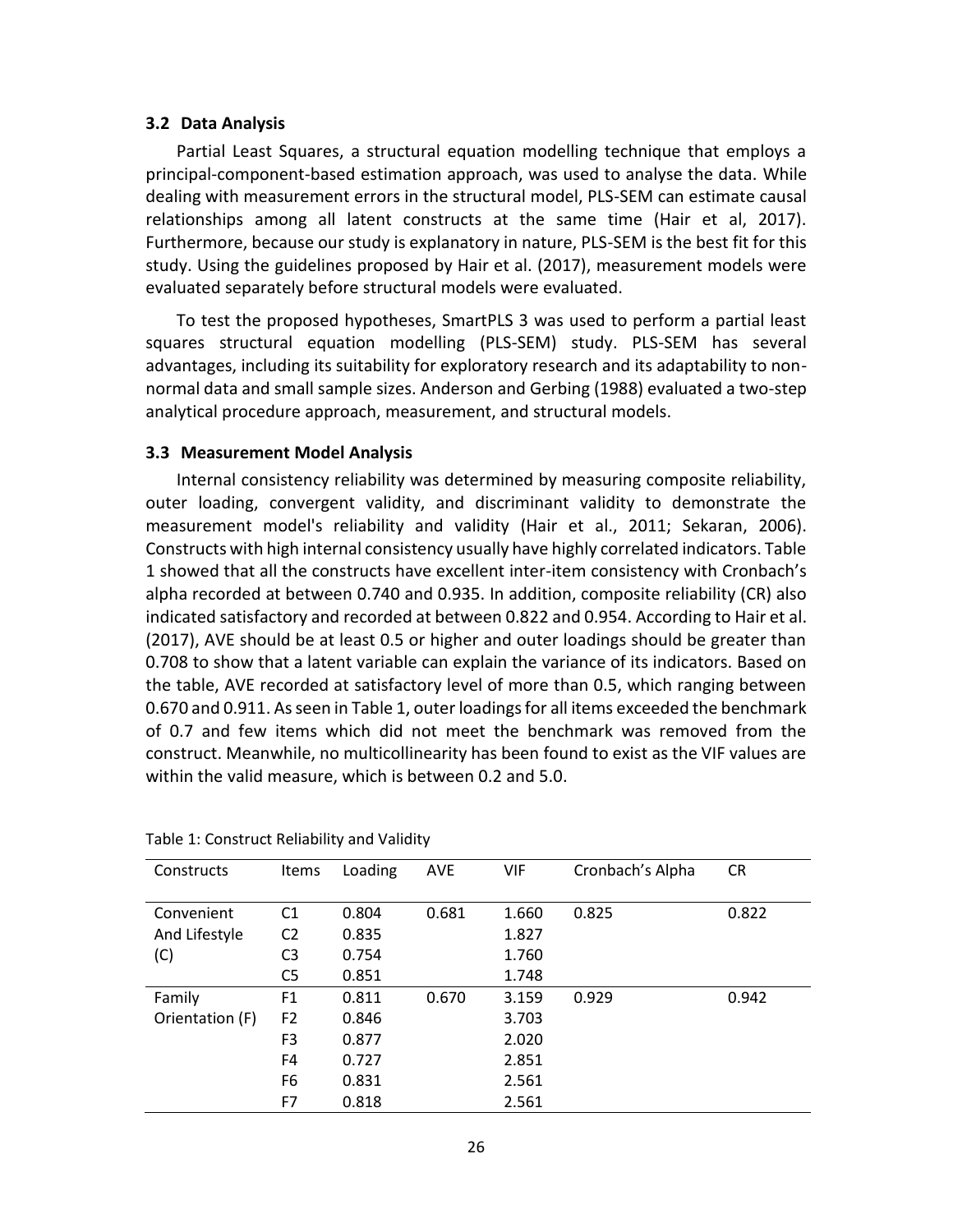|                 | F8             | 0.741 |       | 2.315 |       |       |
|-----------------|----------------|-------|-------|-------|-------|-------|
|                 | F9             | 0.855 |       | 3.554 |       |       |
| Health Risk (H) | H <sub>2</sub> | 0.851 | 0.735 | 1.284 | 0.740 | 0.847 |
|                 | H <sub>5</sub> | 0.863 |       | 1.284 |       |       |
| Nutritional     | N <sub>2</sub> | 0.956 | 0.911 | 3.097 | 0.903 | 0.954 |
| Value (N)       | N <sub>3</sub> | 0.954 |       | 3.097 |       |       |
| Value for       | V2             | 0.803 | 0.685 | 2.036 | 0.849 | 0.897 |
| Money (V)       | V3             | 0.809 |       | 2.068 |       |       |
|                 | V4             | 0.870 |       | 2.212 |       |       |
|                 | V <sub>5</sub> | 0.826 |       | 1.738 |       |       |
| Purchase        | 11             | 0.901 | 0.838 | 3.322 | 0.935 | 0.954 |
| Intention (I)   | 12             | 0.906 |       | 3.359 |       |       |
|                 | 13             | 0.937 |       | 4.426 |       |       |
|                 | 14             | 0.918 |       | 3.529 |       |       |

To examine discriminant validity, the Fornell and Larcker (1981) criterion and the cross-loading criterion were used. The square root of each construct's AVE should be higher than the construct's highest correlation with every other construct in the model, according to the Fornell and Larcker criterion. Table 2 showed the results of the Fornell and Larcker criterion assessment with the square root of the reflective constructs' AVE on the diagonal and the correlations between the constructs in the lower left triangle. Overall, the square roots of the AVEs for the reflective constructs Convenient and Lifestyle (0.807), Family Orientation (0.819), Health Risk (0.857), Nutritional Value (0.955), Value for Money (0.915) and Purchase Intention (0.827) are all higher than the correlations of the constructs with other latent variables in the path model. The researchers also checked the HTMT criterion (table 3) and found that none of the values in the matrix exceeded the thresholds of both with values of 0.90.

|                                 | C     | F     | Н     | N     | v     |       |
|---------------------------------|-------|-------|-------|-------|-------|-------|
| Convenient<br>and Lifestyle (C) | 0.807 |       |       |       |       |       |
| Family<br>Orientation (F)       | 0.518 | 0.819 |       |       |       |       |
| Health Risk (H)                 | 0.359 | 0.617 | 0.857 |       |       |       |
| <b>Nutritional Value</b><br>(N) | 0.483 | 0.780 | 0.655 | 0.955 |       |       |
| Value for Money<br>(V)          | 0.493 | 0.803 | 0.675 | 0.971 | 0.915 |       |
| Purchase<br>Intention (I)       | 0.621 | 0.673 | 0.560 | 0.711 | 0.724 | 0.827 |

Table 2: Discriminant validity – Fornell-Larcker criterion

*Note: Convenient and Lifestyle (C), Family Orientation (F), Health Risk (H), Nutritional Value (N), Value for Money (V), Purchase Intention (I)*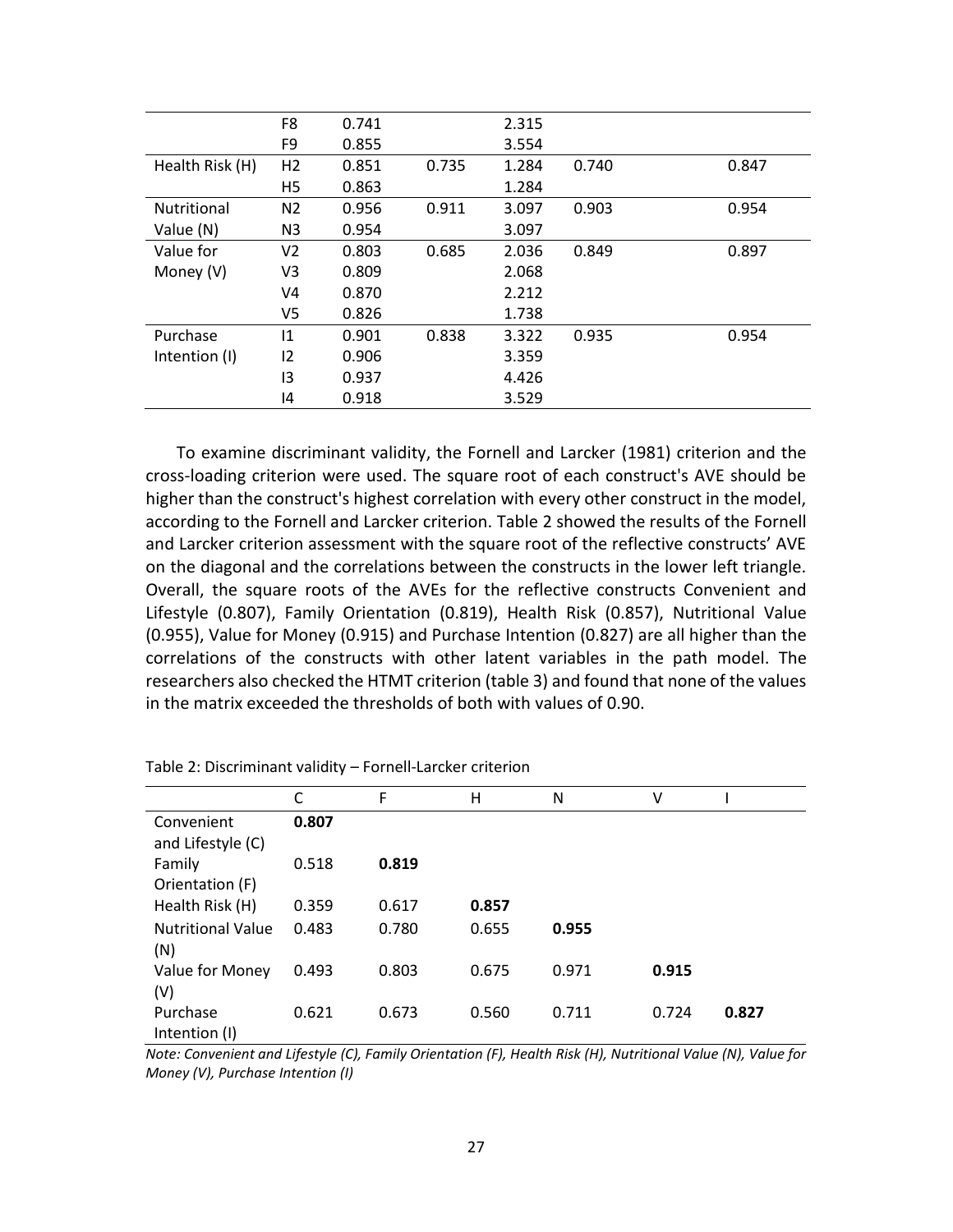|                                 | C     | F     | н     | N     | V     |  |
|---------------------------------|-------|-------|-------|-------|-------|--|
| Convenient<br>and Lifestyle (C) |       |       |       |       |       |  |
| Family<br>Orientation (F)       | 0.571 |       |       |       |       |  |
| Health Risk (H)                 | 0.465 | 0.800 |       |       |       |  |
| <b>Nutritional Value</b><br>(N) | 0.535 | 0.852 | 0.862 |       |       |  |
| Value for Money<br>(V)          | 0.533 | 0.859 | 0.872 | 0.852 |       |  |
| Purchase<br>Intention (I)       | 0.740 | 0.747 | 0.746 | 0.793 | 0.791 |  |

Table 3: Heterotrait-Monotrait ratio (HTMT)

#### **3.4 Structural Model Analysis**

PLS generates the path coefficients for the modelled relationships between the constructs. The bootstrap approach, which supplied the t-values for each path estimate, was used to determine the significance of these coefficients. To assess the power of the model to predict the outcome variables, predictive power  $R^2$  and predictive relevance were used (Hair Jr et al., 2014). According to Chin (1998), 0.67, 0.33 and 0.19 are classified as substantial, moderate, and weak level of R-Square, respectively. The R-Squared value of the endogenous latent variable (purchase intention) is 95.0%, indicating substantial level of model fitness as per the above-mentioned criteria. Figure 2 and Table 3 presents the results of the PLS analysis on the structural model along with the path estimates and t-values. Support for the study hypotheses, which are labelled on their corresponding paths in Figure 1, could be determined by studying the direction (positive or negative) of the path coefficients and the significance of the t-values.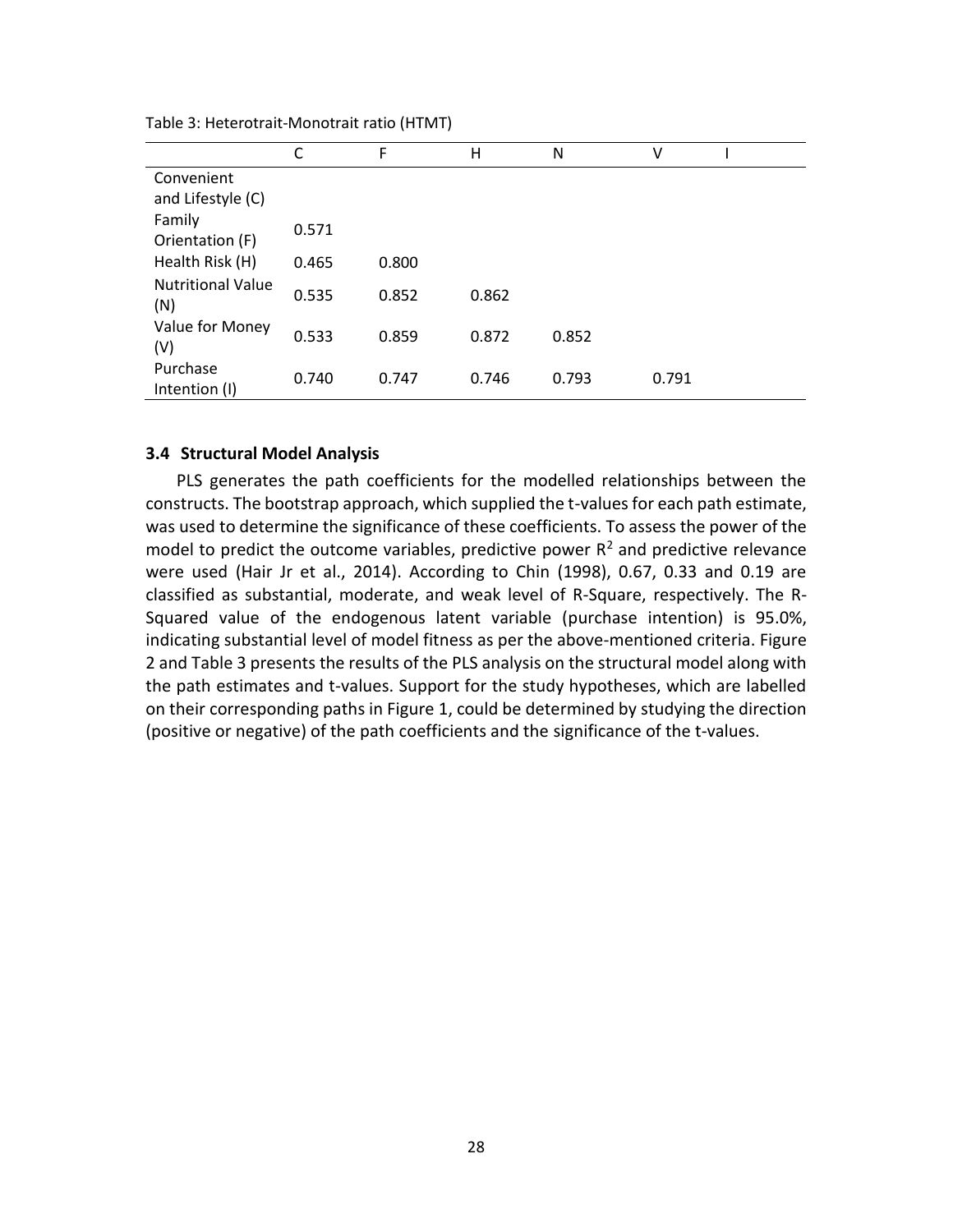

Figure 1: PLS Algorithm Path Model

Table 4 shows that the five research hypotheses are supported except for H1 and H5. The threshold for accepting or rejecting any hypothesis is the T-statistics value, which is supposed to be more than 1.96. Based on the H2 in this study obtained the results of the T-statistic of 3.609, the Path coefficient( $\beta$ ) value of 0.93, and the P values value of 0.000. The T-statistic value is less than the T-table value 1.96 and the P values value shows more than 0.05, this result shows that Family Orientation (F) has significant effect on Purchase Intention (I). This result empirically supports Hypothesis 2. H3 and H4, proposing the positive relationships of student satisfaction with communication and effectiveness, are supported with T-values of 2.227 and 32.029, and path coefficients of 0.044 and 844. Meanwhile, H1 and H5 states the relationship between computer capabilities and student satisfaction is positive but is not supported (T-value of 0.089, path coefficient of 1.483).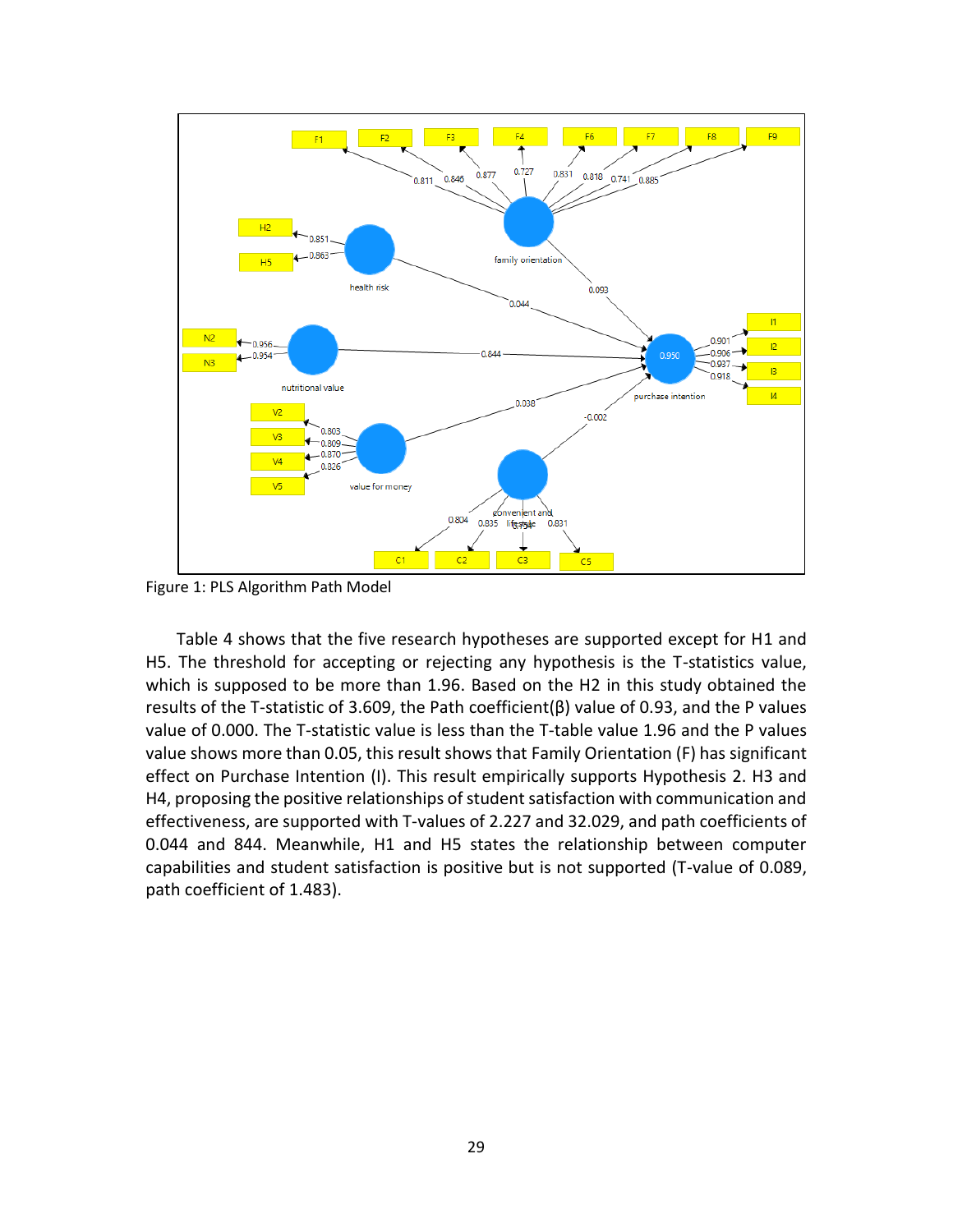| <b>Hypothesis</b> | Path              | Path                 | <b>T</b> Statistics | P Values | Decision      |
|-------------------|-------------------|----------------------|---------------------|----------|---------------|
|                   |                   | $coefficient(\beta)$ |                     |          |               |
| H1                | $C \rightarrow 1$ | 0.002                | 0.089               | 0.929    | Not Supported |
| H <sub>2</sub>    | $F \rightarrow 1$ | 0.093                | $3.609**$           | 0.000    | Supported     |
| H3                | $H \rightarrow I$ | 0.044                | $2.227***$          | 0.026    | Supported     |
| Η4                | $N \rightarrow 1$ | 0.844                | 32.029**            | 0.000    | Supported     |
| H5                | v→ ı              | 0.038                | 1.483               | 0.139    | Not Supported |
|                   |                   |                      |                     |          |               |

Table 4: Hypotheses

*\*\*t-values: 1.96 (5%); \*\*\*t-values: 2.58 (1%)*

*Note: Convenient and Lifestyle (C), Family Orientation (F), Health Risk (H), Nutritional Value (N), Value for Money (V), Purchase Intention (I)*

#### **4 Conclusion**

The purpose of this research is to determine Malaysian consumers' attitudes toward semi-prepared food in the Klang Valley area among millennials, as well as the factors that influence their purchasing intentions. The analysis indicates that nutritional value, Family Orientation and Health Risk have influence in determining Malaysian consumers' purchase intentions. The finding in the research is similar with Satoshi & Washizu (2020 ), reveals practical food considered not to harm health as well as health and is currently positioned as a tool to maintain the nutritional routines of numerous other as well as elderly people in Japan. Beneficial foods are expected to improve the eating behaviours of the elderly in industrialised countries where people are ageing, though it appears that the elderly will find it difficult to accept practical food in its current form because they are accustomed to preparing food traditionally and doubt the quality of the convenient foodstuff. It was discovered that those who are aware of the nutritional value of a product have a stronger desire to purchase semi- prepared products in the future.

Furthermore, Family Orientation and Health Risk strengthen the case for purchasing the semi- prepared food among Malaysia consumer. Individual customers' purchasing decisions are influenced by their family orientation. A family provides the setting in which a person acquires values, develops, and shapes his or her personality. This setting takes use of the chance to foster attitudes and points of view on a variety of themes, including social connections, society, and national politics. Lautiainen (2015) discovered that first views of items or brands, as well as customer habits in acquiring coffee brands, are influenced by family. Consumers who established brand assumptions as children can carry these same brand choices into adulthood without even realising that their family members influenced their choices (Wekeza & Sibanda, 2019).

Consumers who are concerned about the long time it takes to prepare food but are also health-conscious, such as those identified as semi-prepared food purchasers, are motivated to improve, or maintain their health and lifestyle as a result of their understanding and care for their well-being. Customers who buy semi-prepared goods are aware of the consequences of their choices and are aware of the risks associated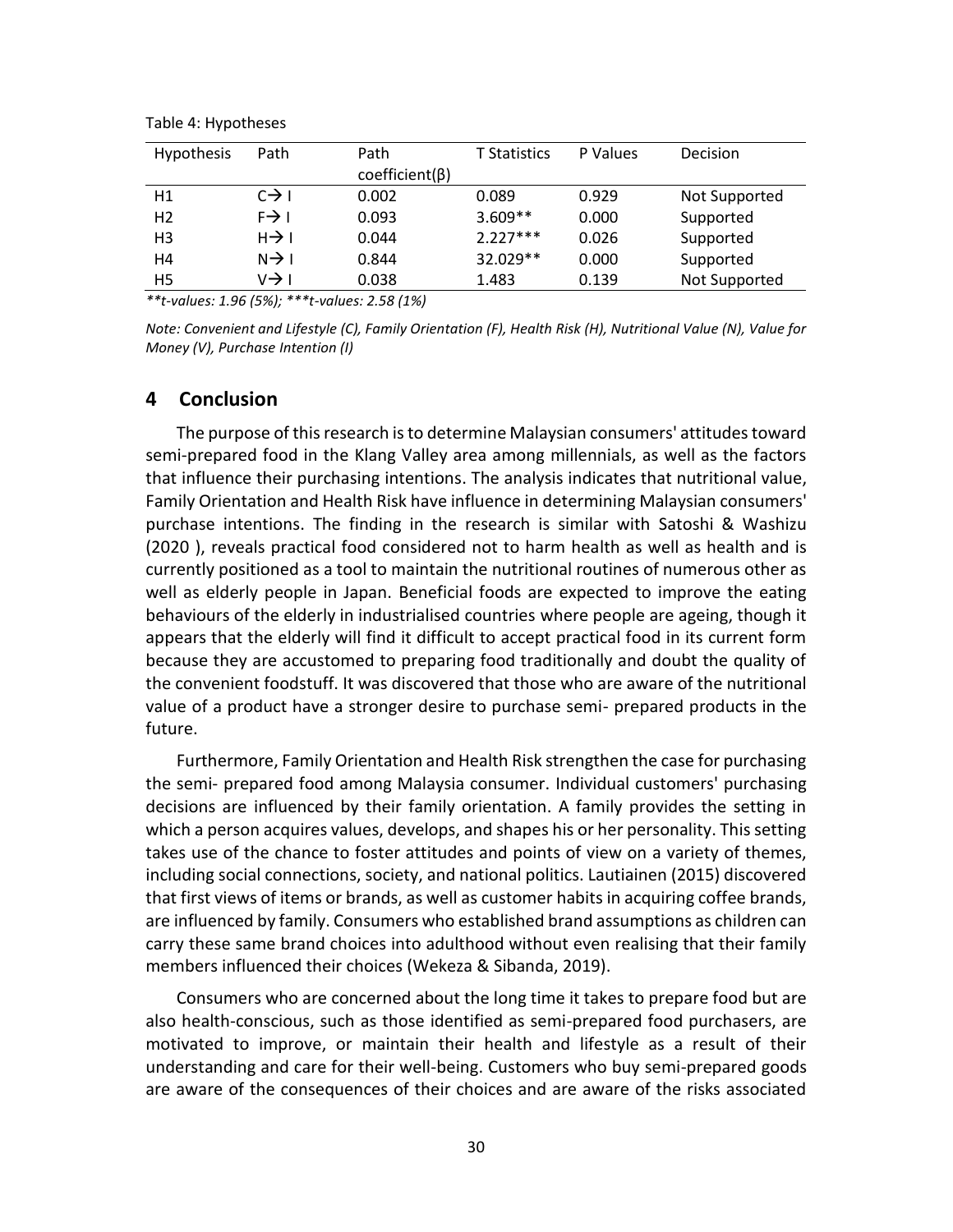with the processing methods. To ensure their health and ease their way of life, they prefer healthier selections of convenient foods. Consumers are aware of the hazards associated with ready-to-cook and convenient foods, according to Kaufmann, Panni, and Orphanidou (2012). As a result, semi-prepared foods are seen as healthy items to ingest. Overall, this study demonstrated that the research model is useful and comprehensive in explaining Malaysian consumers' purchase intentions for semi-prepared food. The findings of this study give us some useful insights into the consumers' purchase intention of semi-prepared food.

However, the study's findings should be interpreted considering its limitations. This study has a few flaws, one of which is that it uses a non-probability convenience sampling method. The findings of the study could not be applied to the broader population because of the sampling procedure. As a result, future study should employ the probability-sampling method and retest the research model, allowing their findings to be generalized.

A second drawback is that the data were collected only from residents in the Klang Valley area, which could result in sampling bias. As a result, future research should broaden this study to include different cities, countries, and societies. Finally, additional marketing elements that potentially influence purchase intention of semi-prepared food, aside from Convenient and Lifestyle (C), Family Orientation (F), Health Risk (H), Nutritional Value (N), Value for Money (V), Purchase Intention (I), were not included in our study. Advertising and distribution, factors could all be incorporated into the research model. This research could serve as a springboard for additional research into halal food consumption in other countries and societies. Considering these factors, the findings of this study will be a valuable resource for future research.

## **5 References**

- Anderson, J. and Gerbing, D. (1988) Structural Equation Modeling in Practice: A Review and Recommended Two-Step Approach. Psychological Bulletin, 103, 411-423. <http://dx.doi.org/10.1037/0033-2909.103.3.411>
- Baskaran, S., Salahuddin, A., Howe, N.C., and Nomahaza, M. (2017), Understanding Purchase Intention of Ready-to-Eat Food among Malaysian Urbanites: A Proposed Framework. International Journal of Academic Research in Business and Social Sciences, Vol. 7, No. 11
- Chin, W. W. (1998). The partial least squares approach for structural equation modeling. In G. A. Marcoulides (Ed.), Modern methods for business research (pp. 295–336). Lawrence Erlbaum Associates Publishers.
- Hair, J. F., Ringle, C. M., & Sarstedt, M. (2011). PLS-SEM: Indeed a silver bullet. Journal of Marketing theory and Practice, 19(2), 139-152.
- F. Hair Jr, J., Sarstedt, M., Hopkins, L. and G. Kuppelwieser, V. (2014), "Partial least squares structural equation modeling (PLS-SEM): An emerging tool in business research", European Business Review, Vol. 26 No. 2, pp. 106-121[. https://doi.org/10.1108/EBR-10-2013-0128](https://doi.org/10.1108/EBR-10-2013-0128)
- Hair, J. F., Hollingsworth, C. L., Randolph, A. B., & Chong, A. Y. L. (2017). An updated and expanded assessment of PLS-SEM in information systems research. Industrial Management & Data Systems, 117(3), 442–458.